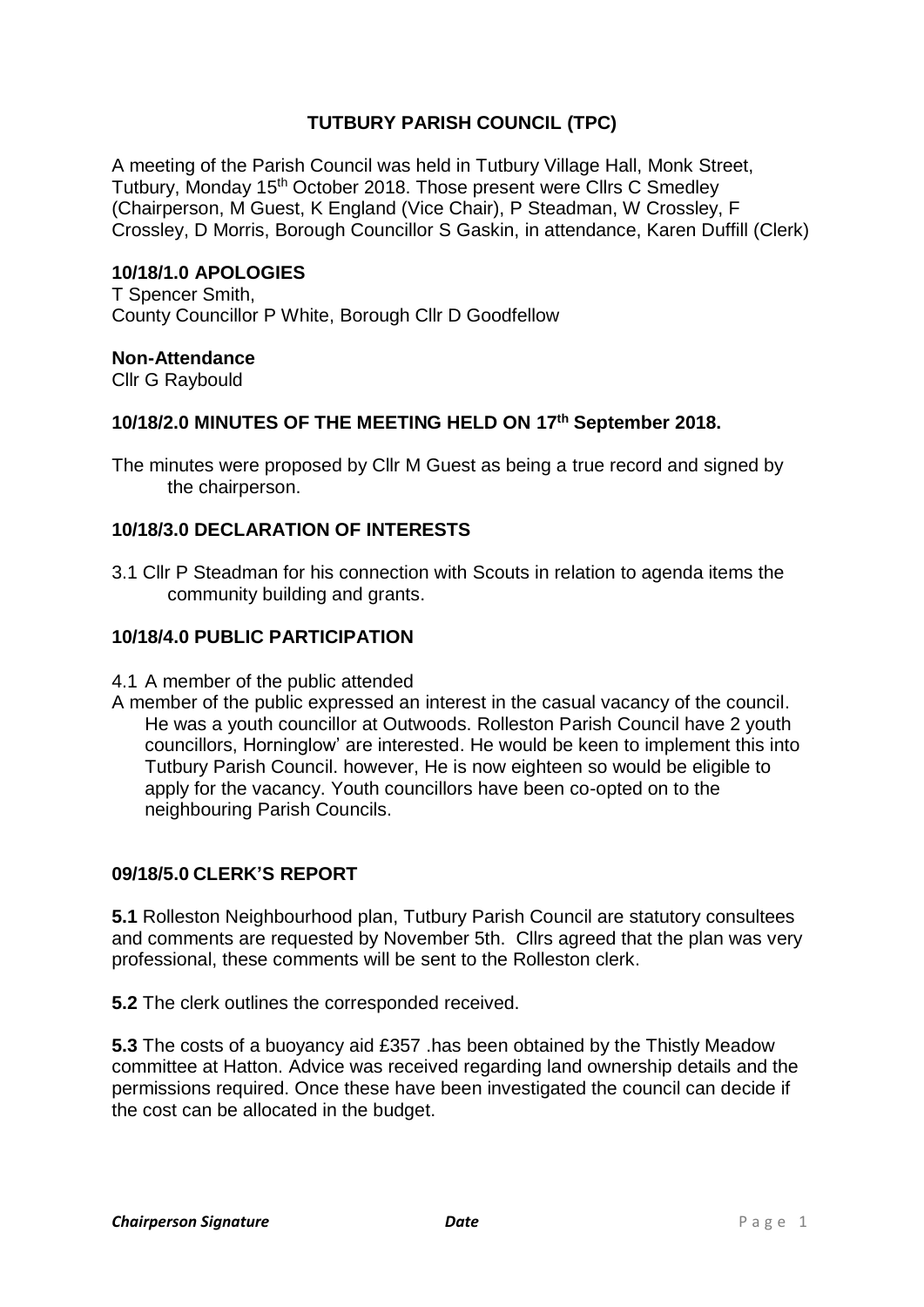5.4 The hard standing at the entrance of the changing has been repaired. A council member suggested that loose stone should be added and secured to avoid the risk of slipping. The clerk will inform the contractor.

Brambles have been cut Cllrs agreed that the contractor should address the ivy on the roof tiles and repair the goal mouths as agreed in the maintenance budget.

5.5. Cllr Guest brought an image of the proposed Historic Tutbury Village sign. The signs will depict the castle, the Dog and Partridge pub, the church and another image pertinent to Tutbury. The signs are proposed to be placed at the entrance of the village from Hatton, and from Burton Road entrance to the village. The Civic Society have requested £5k contribution from the parish council. This will be added to the next agenda and the civic society invited to attend.

### **10/18/6.0 TO DECIDE IF THE COUNCIL NEEDS TO ADVERTISE THE CASUAL VACANCY.**

6.1 The Borough Council have confirmed that a vacancy can now be filled by Cooption. The chair questioned if those who have previously expressed an interest in future vacancies should be approached before the vacancy is advertised to the wider parish. The council had four candidates for three vacancies last time co-option took place. Further interest had been received before the vacancy had been confirmed.

# **Resolution**

Cllrs voted in favour of advertising the casual vacancy so that all interested candidates can apply. The council will await confirmation that they are able to co-opt for a second vacancy after the completion of the notice period advertised by the Borough Council.

# **10/18/7.0 GRANTS FOR LOCAL ORGANISATIONS AND GRANTS POLICY**

7.1 A grant request had been received from Tutbury and Hatton Scout group for £500 to support fundraising in the community. Cllrs had previously resolved to grant this application as it was resubmitted from a previous application.

### **Resolution**

Cllrs voted in favour to award the grant.

7.2 The clerk distributed a new grant award Policy. Cllrs voted in favour of adopting the policy enabling the grant scheme to be more transparent

#### **Resolution**

The Grant Awarding Policy was adopted and will be implemented.

7.3 A grant was received to reimburse the costs of flags for the High Street erected by the scout group. The grant for £54.46 was awarded all Cllrs voted in favour. The Clerk clarified that flag reimbursement should be awarded through reimbursement of a cllr expense on production of a receipt, rather than a grant going forward. The remembrance costs will also be reimbursed in this way.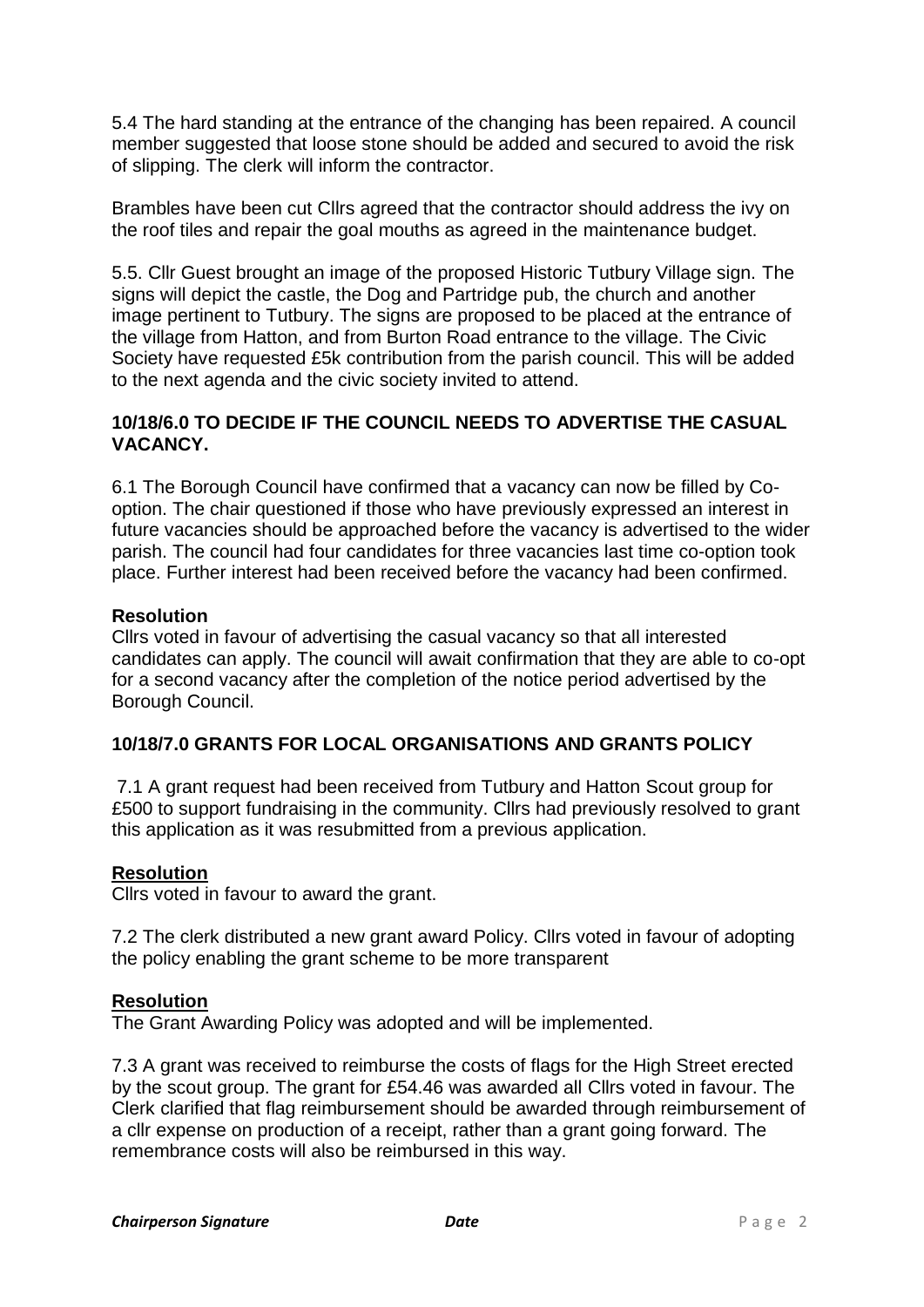### **10/18/8.0 TO APPROVE THE DIGNITY AT WORK AND GRIEVANCE PROCEDURE**

**8.1** The clerk distributed a Dignity at Work policy for the Cllrs to sign and approve. Cllrs voted in favour of adopting the policy A member suggested that the policy was a valid requirement but suggested that additional policies could be required to address more serious behaviours and the clerk agreed that this was a start **Resolution** The Dignity at Work and Grievance policy was adopted and further policies can be added.

# **09/18/9.0 BOROUGH AND COUNTY COUNCILLOR REPORT**

9.1 Borough Cllrs have pledged to donate £500 each towards the proposed historic signs for Tutbury to total £1000

9.2 Borough Cllr Gaskin reported that the New Inn licensing restrictions implemented after the hearing are not being adhered to and will be taken to the licensing committee. CCTV recordings will be reviewed after 31 days, any evidence to impose sanctions can then be enforced. Incidents of fights and anti-social behaviour have been reported.

9.3 A council member enquired about a charity organisation being relocated from a borough council office. Cllr Gaskin confirmed that the Borough Council are relocating the charity to alternative office space, possibly at the Brewhouse.

#### **09/18/10.0 PLANNING MATTERS -TO RECEIVE COMMENTS ON RECENT APPLICATIONS P/2018/01046**

**10.1** The clerk requested an Extension for community building application P/201601046. the application includes 16 additional houses 10 are on the proposed allotments area and 6 social houses on the proposed day nursery area of the original plan.

### **Resolution**

Cllrs agreed to visit the planning officer before deciding and bring the information back to full council as the council wanted clarification regarding the extra proposed houses.

10.2 Application under Section 73 of the Town and Country Planning Act 1990 for the erection of five dwellings with associated garaging without complying with Condition 2 of planning permission P/2017/00748 dated 01/12/17 relating to the orientation of the garage on plot 2

Land off, Burton Road, Tutbury, Staffordshire. **PERMITTED**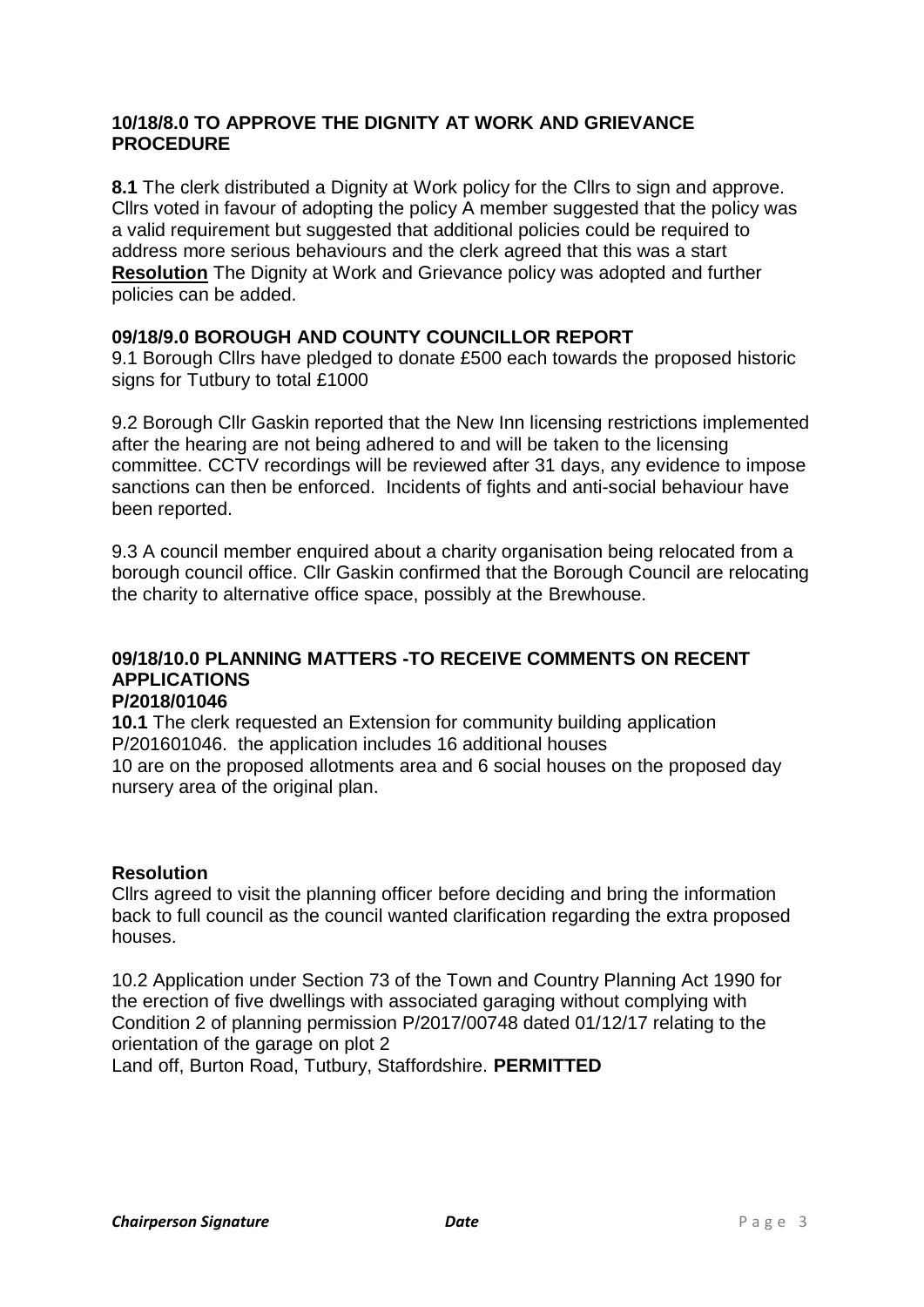# **10/18/11.0 TO APPROVE ACCOUNTS FOR PAYMENT**

**11.1** Council members proposed and seconded the accounts were authorised for payment.

|                                                              |                                        | Sub    |       |              |
|--------------------------------------------------------------|----------------------------------------|--------|-------|--------------|
| <b>Name</b>                                                  | <b>Details</b>                         | total  | VAT.  | <b>TOTAL</b> |
| Aucuba Landscapes                                            | Church Mowing inv 4066                 | 198.87 | 39.77 | 238.64       |
| Aucuba Landscapes                                            | Park Pale strim inv 4066               | 46.09  | 9.22  | 55.31        |
|                                                              | Legionella control Sept Monthly        |        |       |              |
| Sterilizing services                                         | check inv 38800                        | 36.00  | 7.20  | 43.20        |
|                                                              | Gas certificate check for the          |        |       |              |
| <b>Cripwell Building Services</b>                            | changing rooms                         | 175.00 | 35.00 | 210.00       |
| Tutbury Village hall Hire from May to October 8th            |                                        | 347.00 |       | 347.00       |
|                                                              | Local Councils explained               |        |       |              |
| National Assocciation of Local Clerks                        | books                                  | 37.48  |       | 37.48        |
| Staffordshire Playing Fields Association Annual Subscription |                                        | 15.00  |       | 15.00        |
| Karen Duffill                                                | Clerks Salary                          | 891.44 |       | 891.44       |
| Karen Duffill                                                | <b>Clerks Expenses</b>                 | 32.07  |       | 32.07        |
| <b>Staffordshire County Pension Fund</b>                     | <b>Clerks Employer Pension arrears</b> | 257.31 |       | 257.31       |
|                                                              | <b>Clerks Employee Pension</b>         |        |       |              |
| <b>Staffordshire County Pension Fund</b>                     | contribution                           | 160.48 |       | 160.48       |
| HM revenue and customs                                       | <b>National Insurance</b>              | 102.58 |       | 102.58       |

# **10/18/12.0 TO DISCUSS AND APPROVE FUNDING TOWARDS A SCHOOL CROSSING PATROL**

**12.1** Following on from the previous budget meeting the council discussed the proposal to fund the crossing patrol. A member proposed that with the darker nights approaching, and no school crossing provision, it was currently a dangerous situation. Parking has increased in that area making it more dangerous to cross safely.snd the parish council should fund the provision.

12.2 A member raised concern that the shortfall in Tutbury, was not a budgetary decision. The current County Council budget would have included school crossing patrol provision and council tax bills would have reflected this provision. The decision to remove the crossing patrols across the county will not affect neighbouring parishes until the following school year, if the county council decide to cut this provision. Tutbury has no school crossing patrol. This is a recruitment decision. A member proposed that the parish council request more information regarding this decision and where the money has been allocated for this temporary provision until the end of the school year.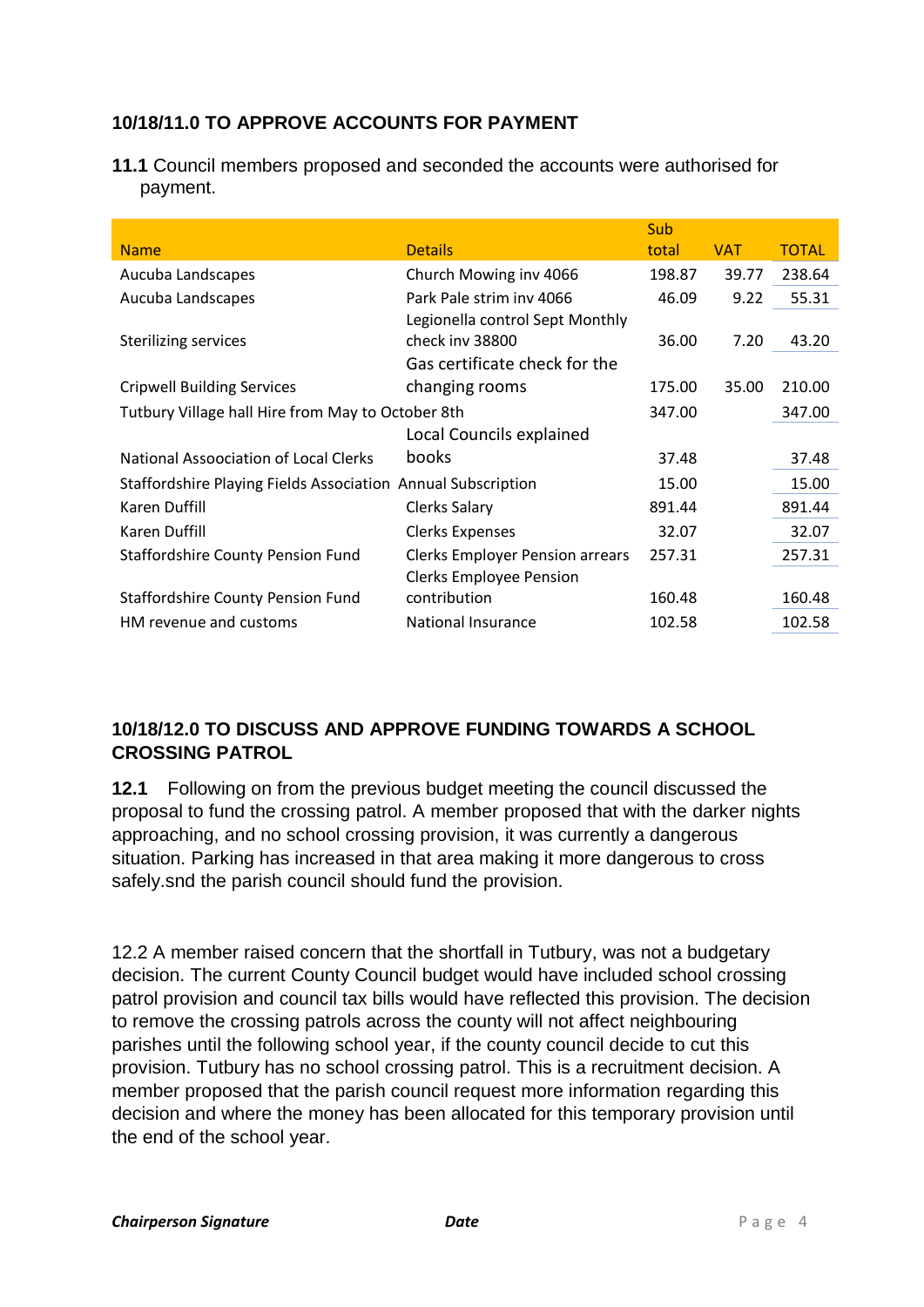### **Resolution**

**The clerk will write to the County Cllr P White for more information regarding recruitment and budget provision of school crossing patrol for Tutbury.**

### **10/18/13.0 TO DECIDE ON TREE PLANTING AND CHANGES TO THE TRIANGLE ON CASTLE STREET**

**13.1** Residents have raised concern regarding the proposed position of two commemorative Liquidamber Slender Silhouette trees on the triangle on Castle Street. A member proposed an alternative location could be the churchyard. Cllrs voted in favour at this proposal.

### **Resolution**

Two council members will ascertain suitable positions and raise it with the Parochial Church Council at the next meeting 22nd October.

13.2 It was resolved at the precious meeting to purchase a cut Christmas Tree. A member proposed planting a growing tree as well that can be gowing until large enough to not have a cut tree.

#### **Resolution**

Cllrs voted in favour of purchasing a growing tree in addition to the cut Christmas tree.

# **10/18/14.0 TO DISCUSS AND APPROVE FUNDING TOWARDS AN HISTORIC SIGN FOR TUTBURY**

14.1 The Civic Society have estimated that for two bespoke historic signs at the entrances to the village will cost £5k each and they have requested a donation from the parish council towards this. The Borough Council have pledged £1000.

### **Resolution**

Cllrs resolved to invite a member of the civic society to the next meeting to discuss this.

# **10/18/15.0 TO CONSIDER THE BOROUGH COUNCIL'S PROPOSAL OF TAKING OVER THE RUNNING OF THE PUBLIC TOILETS.**

**15.1** The clerk has requested information regarding the costs of the public conveniences in Duke Street, estimated to be around £8500 annually. The Borough Councillor updated the council informing them that usage surveys are due to be completed. The Brough council will review the usage across the borough before any decisions are made to close them. Tutbury Parish Council will await this information and review this at the next meeting.

### **10/18/16.0 PARKING REVIEW UPDATE**